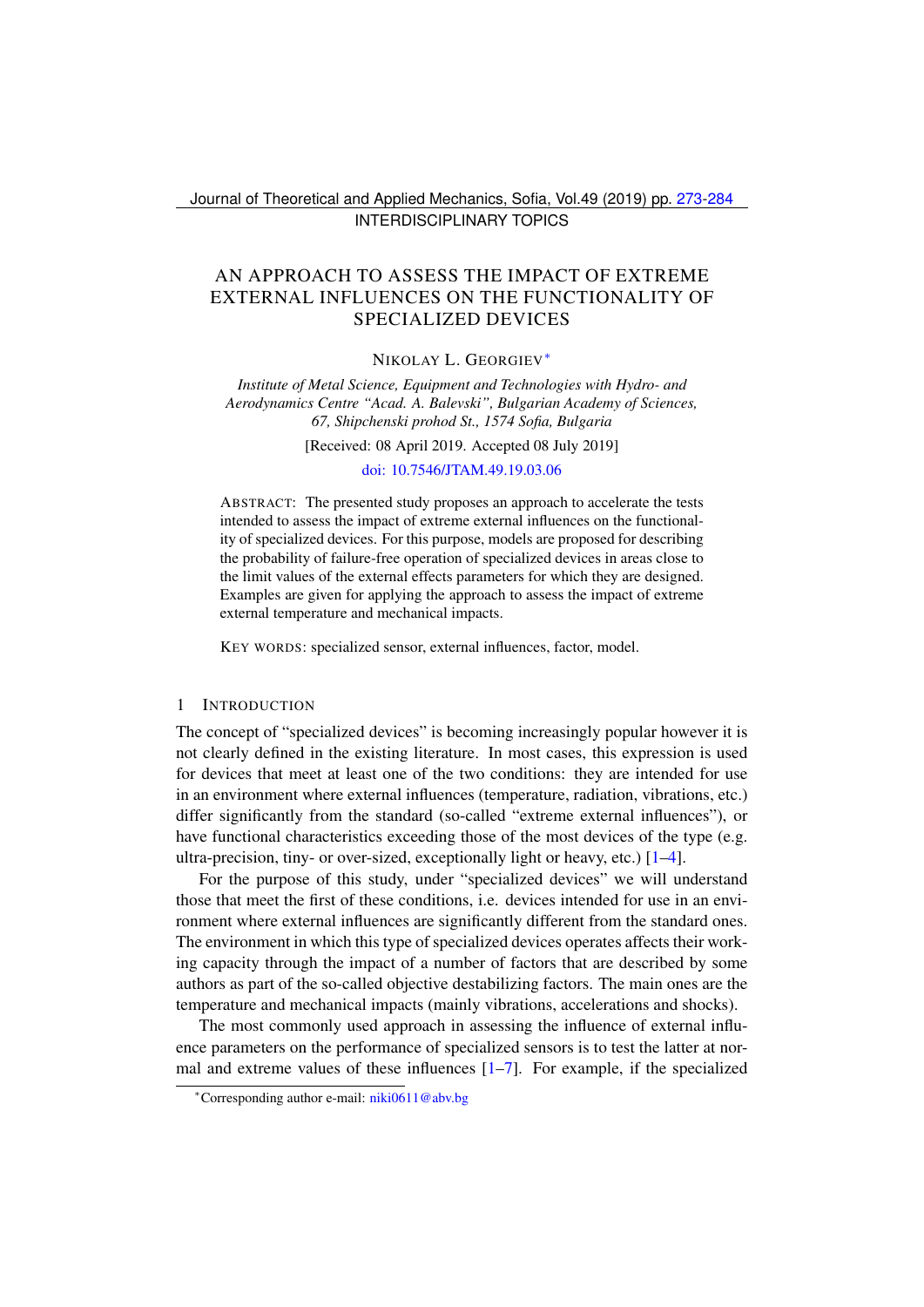device is to operate at temperatures from -40 $\rm ^{\circ}C$  to 60 $\rm ^{\circ}C$ , it is placed for certain periods of time, and in a certain sequence, at normal temperatures (20◦C) and at end points ambient temperatures and is monitored for changes in its functionality. This approach has proven its effectiveness, but due to the high requirements to the reliability of specialized devices, it is necessary to carry out numerous tests, possibly with a large number of identical sensors, in order to obtain a sample which is sufficient for reliable statistical processing.

The aim of this study is to provide an approach to assess the impact of external influences on the functionality of specialized devices, reducing the number of required tests. For this purpose, models are suggested for describing the probability of failurefree operation of specialized devices in areas close to the limit values of the external influences parameters for which they are designed.

#### 2 GENERAL APPROACH

Let us assume that a specialized device is designed to operate under extreme influence of a given environmental factor, whose value is denoted by  $Z$ . Then, in most cases [\[8–](#page-11-3) [12\]](#page-11-4), the device is weakly sensitive to the  $Z$  variations in relatively large range around its standard values – to values at which the transition to reducing the probability of failure-free operation of the sensor  $(Z_{st})$  begins.

In this relatively wide area of external influences variations, the probability of its failure-free operation is relatively stationary and can be denoted by  $P_{st}$ . With approaching Z to the limit values for which the device is intended to operate  $(Z_{ex})$ , the probability of its failure-free operation is still high, and in the vicinity of  $Z_{ex}$ it starts to tend to its minimum admissible value  $P_{ex}$  and then it often sharply decreases (Fig. [2\)](#page-5-0). According the technical requirements and as a result of specialized devices prototype testing, usually the values of  $P_{st}$ ,  $Z_{st}$ ,  $P_{ex}$  and  $P_{ex}$  are described in the technical documentation of the device or in the documentation of the producing company  $[8-10]$  $[8-10]$ .

Considering the above said, as well as the known dependencies of the reliability characteristics of most real devices  $[8-11]$  $[8-11]$ , it could be assumed with sufficient confidence, that in the vicinity of the  $Z$  parameters, the effect of its variation on the probability for failure-free operation of the specialized sensor  $P(z)$  for the  $Z \geq Z_{st}$  area could be described as an exponential function of the type

<span id="page-1-0"></span>(1) 
$$
P(Z)_k = P_{st} e^{-a_{1k}(Z - Z_{st})^k},
$$

where  $a_{1k}$  and k are constants.

At  $k = 1$ , equation [\(1\)](#page-1-0) is transformed into the standard and often used in such cases exponential law, whereby the basis for positioning the exponential curve could be the value of  $Z_{st}$  (Fig. [1\)](#page-2-0).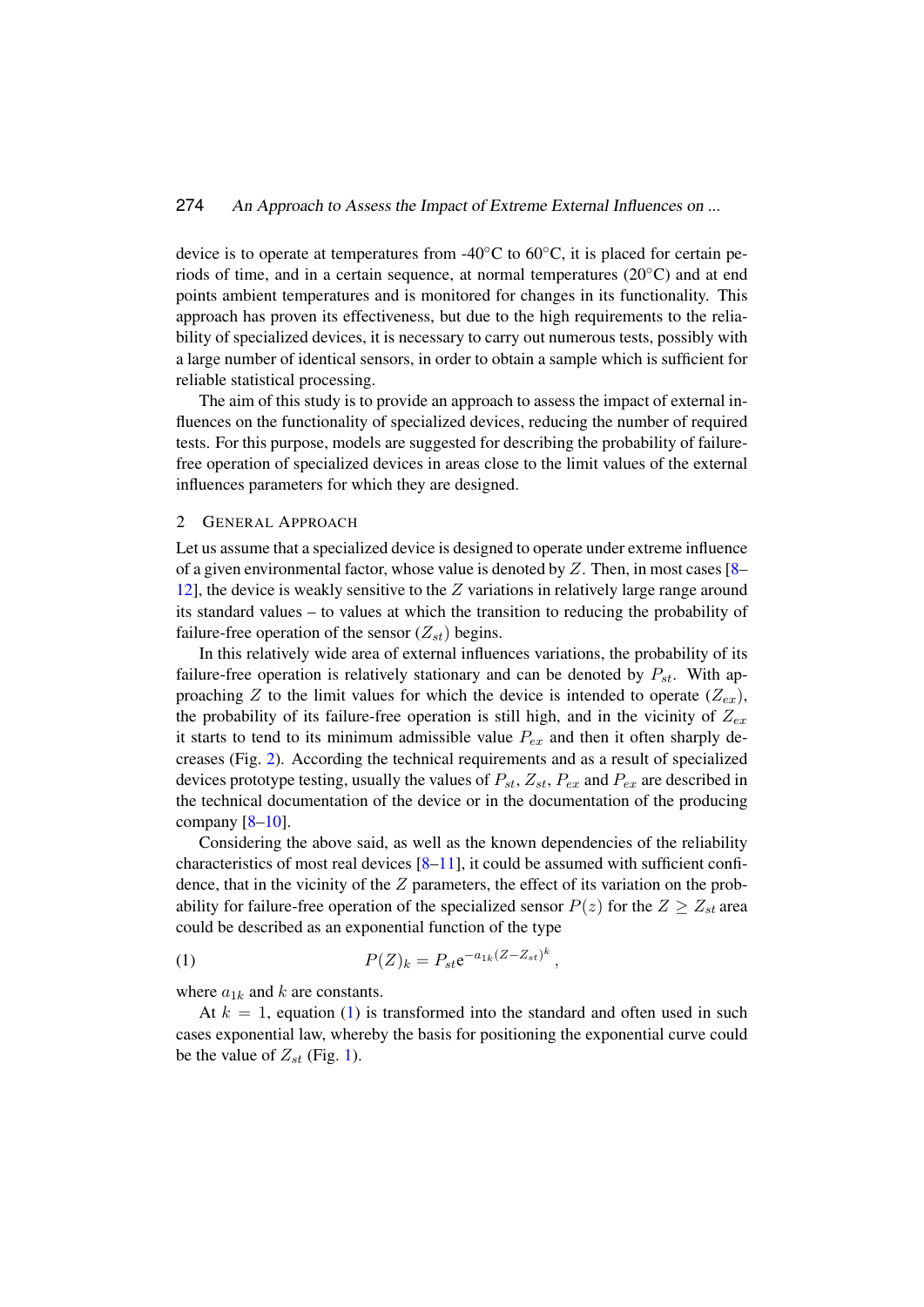



<span id="page-2-2"></span><span id="page-2-0"></span>Fig. 1. (Color online) General view of probability of failure-free operation.

 $\begin{array}{ccc} \bullet & \bullet & \bullet & \bullet & \bullet & \bullet \end{array}$ In these cases, in general,  $P(Z)$  can be assumed to be standard, denoted by  $P(Z)$  and presented as  $P(Z)_{st}$  and presented as

(2) 
$$
P(Z)_{st} = P_{st}e^{-a_1(Z - Z_{st})},
$$

where  $a_1$  is constant.

At  $k = 2$ , equation [\(1\)](#page-1-0) is transformed into Gauss law, in which case  $P(Z)$  can be denoted by  $P(Z)_{ex}$ . Considering this, the description of the probability of failurefree operation of the sensor can be presented as follows:

<span id="page-2-1"></span>(3) 
$$
P(Z)_{ex} = P_{st} \exp[-a_2(Z - Z_{st})^2],
$$

where  $a_2$  is constant.

The constants  $a_1$ ,  $a_2$  and  $a_k$ , and hence the general probability of the failure-free operation of the sensor in the area of  $Z \geq Z_{st}$  for the different  $P(z)$  models, can be determined by the following transformations.

At  $k = 1$ , assuming that equation [\(1\)](#page-1-0) is valid to values of Z equal or close to  $Z_{ex}$ , we can record that

<span id="page-2-3"></span>(4) 
$$
P(Z_{ex})_s = P_{ex} = P_{st} \exp[-a_{1s}(Z_{ex} - Z_{st})], \text{ i.e. :}
$$

(5) 
$$
a_1 = \frac{\ln(P_{st}/P_{ex})}{(Z_{ex} - Z_{st})}
$$
 or :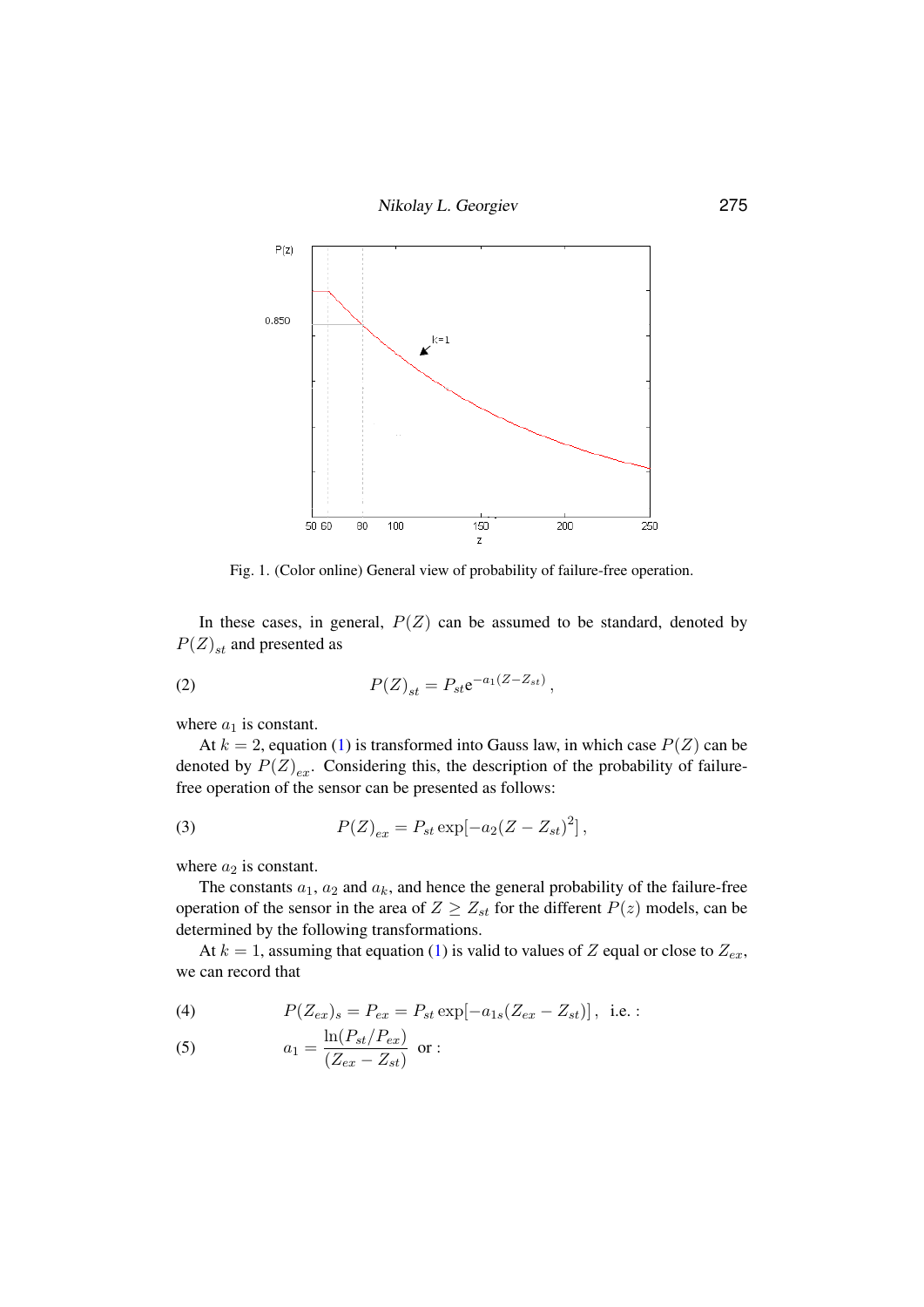<span id="page-3-0"></span>(6) 
$$
P(Z)_s = P_{st} \exp \left[ -\frac{\ln \frac{P_{st}}{P_{ex}} (Z - Z_{st})}{Z_{ex} - Z_{st}} \right].
$$

At Gauss law describing the probability of failure-free operation, assuming that equation [\(3\)](#page-2-1) is valid to values of Z equal or close to  $Z_{ex}$ , we can record that:

(7) 
$$
P(Z_{ex})_g = P_{ex} = P_{st}e^{-a_2(Z_{ex}-Z_{st})^2},
$$

whence,

(8) 
$$
a_2 = \frac{\ln(P_{st}/P_{ex})}{(Z_{ex} - Z_{st})^2},
$$

or, replacing  $a_2$  in equation [\(2\)](#page-2-2), we obtain

(9) 
$$
P(Z)_{ex} = P_{st} \exp \left[ -\ln \left( \frac{P_{st}}{P_{ex}} \right) \frac{(Z - Z_{st})^2}{(Z_{ex} - Z_{st})^2} \right].
$$

<span id="page-3-3"></span><span id="page-3-1"></span>Similarly, for random values of  $k$  we get:

(10) 
$$
P(Z_{ex})_k = P_{ex} = P_{st} e^{-a_{1k}(Z - Z_{st})^k},
$$

from where we define the constant  $a_k$  as

(11) 
$$
a_k = \frac{\ln(P_{st}/P_{ex})}{(Z_{ex} - Z_{st})^k} ,
$$

or, replacing  $a_{1st}$  in equation [\(1\)](#page-1-0), we obtain

<span id="page-3-2"></span>(12) 
$$
P(Z) = P_{st} \exp \left[ -\frac{\ln \left( \frac{P_{st}}{P_{ex}} \right) (Z - Z_{st})^k}{(Z_{ex} - Z_{st})^k} \right].
$$

When Z is replaced with  $Z_{st}$  or with  $Z_{ex}$  in equations [\(6\)](#page-3-0), [\(9\)](#page-3-1) and [\(12\)](#page-3-2), for  $P(Z)$ values equal to  $P_{st}$  and  $P_{ex}$ , respectively are obtained.

Apparently, with the increase of  $k$  the gradient of  $P(Z)$  increases, making the proposed model convenient to use for different in their physical nature specialized sensors.

In the case of unknown values of  $P_{st}$  and  $P_{ex}$ , finding the value of the constants a and hence – of the general view of  $P(Z)_k$  – could be determined after conducting experimental studies to find probability values for failure-free operation of the sensor at a value of  $Z$  greater than  $Z_{st}$ .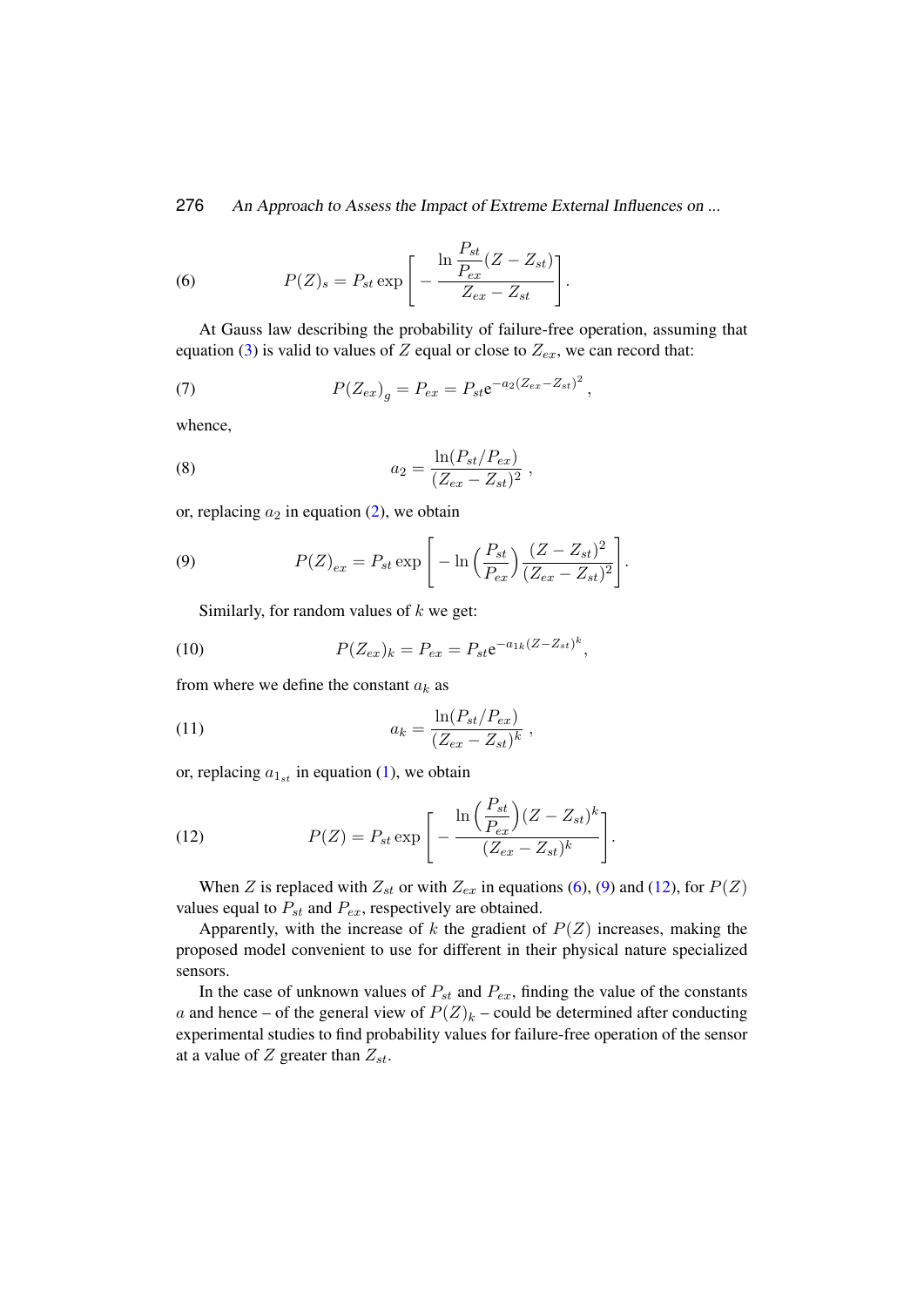With the proposed  $P(Z)$  models of variation (equations [\(6\)](#page-3-0), [\(9\)](#page-3-1) and [\(12\)](#page-3-2)) and a specific value of  $k$ , it is possible to select a value of external impact parameter for performing tests that is higher than the limit values (by about 25–30%) [\[8](#page-11-3)[–12\]](#page-11-4). This will lead to a reduction in the number of tests necessary to verify the manufacturer's declared probability of failure-free operation of the specialized sensors. The choice of  $P(Z)$  and k variation model itself depends on the particular physical characteristic of the external influence  $Z$ , and in some cases it is possible to use several models simultaneously, with subsequent analysis of the results obtained.

# 3 ASSESSMENT OF THE IMPACT OF EXTREME EXTERNAL TEMPERATURE IN-FLUENCES ON THE FUNCTIONALITY OF SPECIALIZED DEVICES

In this case, it is assumed that there is information about the average probability of the failure-free operation  $(P_{st})$  of the specialized device in temperature range with limits  $T_{st}$  and for the limit value of the probability of failure-free operation  $(P_{ex})$  at limit values of the temperature of the environment in which it is designed to operate  $(T_{ex})$  [\[1,](#page-10-0) [3,](#page-11-7) [6,](#page-11-8) [8,](#page-11-3) [10,](#page-11-5) [12\]](#page-11-4).

Then, according to equation [\(10\)](#page-3-3), in the vicinity of the interval  $(T_{st}, T_{ex} + \Delta T)$ , the dependence of the probability of failure-free operation from the temperature  $P(T)$  can be represented as

(13) 
$$
P(T)_k = P_{st} e^{-a_1 k (T - T_{st})^k},
$$

where  $a_{1_k}$  and k are constants.

Using the dependence between  $P_{ex}$ ,  $T_{ex}$  and  $P(Z)_k$ , by transformations (equation [\(12\)](#page-3-2)) it is possible to determine the value of  $a_{1k}$  and by substitution  $P(T)$  can be written as

(14) 
$$
P(T)_k = P_{st} \exp\left[-\frac{\ln\left(\frac{P_{st}}{P_{ex}}\right)(T - T_{st})^k}{(T_{ex} - T_{st})^k}\right].
$$

Most often the impact of temperature on the probability of failure-free operation of the specialized device is modeled by standard exponential law (model M1: at  $k = 1$ ) or Gauss law (model M2: at  $k = 2$  we denote  $P(T)_k$  with  $P(T)_{ex}$  [\[1,](#page-10-0) [4,](#page-11-1) [5\]](#page-11-9).

The type of probability of failure-free operation of the specialized sensor in these two basic models can be written as follows:

**M1**: Replacing k with 1 and denoting  $P(T)_k$  with  $P(T)_{st}$  from [\(2\)](#page-2-2) we obtain

(15) 
$$
P(T)_s = P_{st} \exp \left[ -\frac{\ln \left( \frac{P_{st}}{P_{ex}} \right) (T - T_{st})}{(T_{ex} - T_{st})} \right].
$$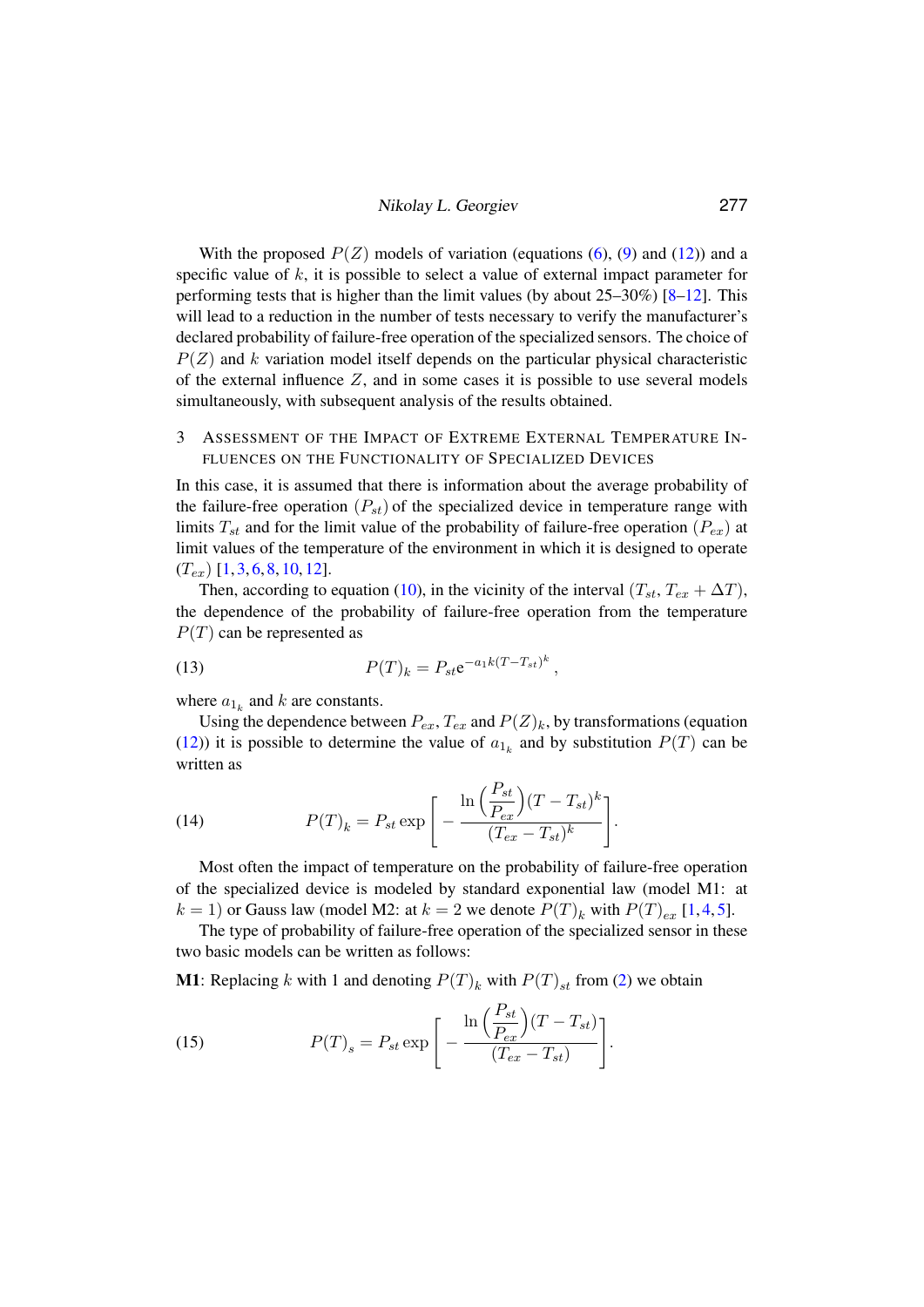**M2**: Replacing k with 1 and denoting  $P(T)_k$  with  $P(T)_{ex}$  from [\(2\)](#page-2-2) we obtain

(16) 
$$
P(T)_{ex} = P_{st} \exp \left[ -\frac{\ln \left( \frac{P_{st}}{P_{ex}} \right) (T - T_{st})^2}{(T_{ex} - T_{st})^2} \right].
$$

In practice,  $T_{st}$  and  $T_{ex}$  have two values, usually one in the area of positive and one in the area of negative temperatures. Due to the identical nature of the  $P(T)$ variation and in order to ease the description, in the following analyzes we will only consider the area of positive temperatures and, if necessary, will describe the distinctions for the negative temperatures.

Let us analyze the character of the dependencies of the probability of failure-free operation of the specialized device in the two main models of its performance.

Let us assume that the following values are set:  $P_{st} = 0.999, T_{st} = 60^{\circ}$ C,  $P_{ex} =$ 0.85 and  $T_{ex} = 80$ °C.

In this case the dependence for  $P(T)$  is as follows:

(17) 
$$
P(T)_{st} = 0.999 \exp(-0.008076(Z - 60)) \text{ for } k = 1,
$$

(18) 
$$
P(T)_{ex} = 0.999 \exp(-0.0004038(Z - 60)^{2}) \text{ for } k = 2.
$$

The graphical dependencies of  $P(T)_{st}$  and  $P(T)_{ex}$  for this case are shown in Fig. [2.](#page-5-0) It is seen that at  $\Delta T = 10$ °C there exists an area of T from  $T_{st}$  to  $T_{ex} + \Delta T$ , where the two models differ relatively slightly (up to 10%).

With a further increase in the impact temperature, the probability of failure-free operation of the specialized device for both models is more and more different and



<span id="page-5-0"></span>Fig. 2. (Color online) Dependence of  $P(T)$  at  $k = 1$  and  $k = 2$ .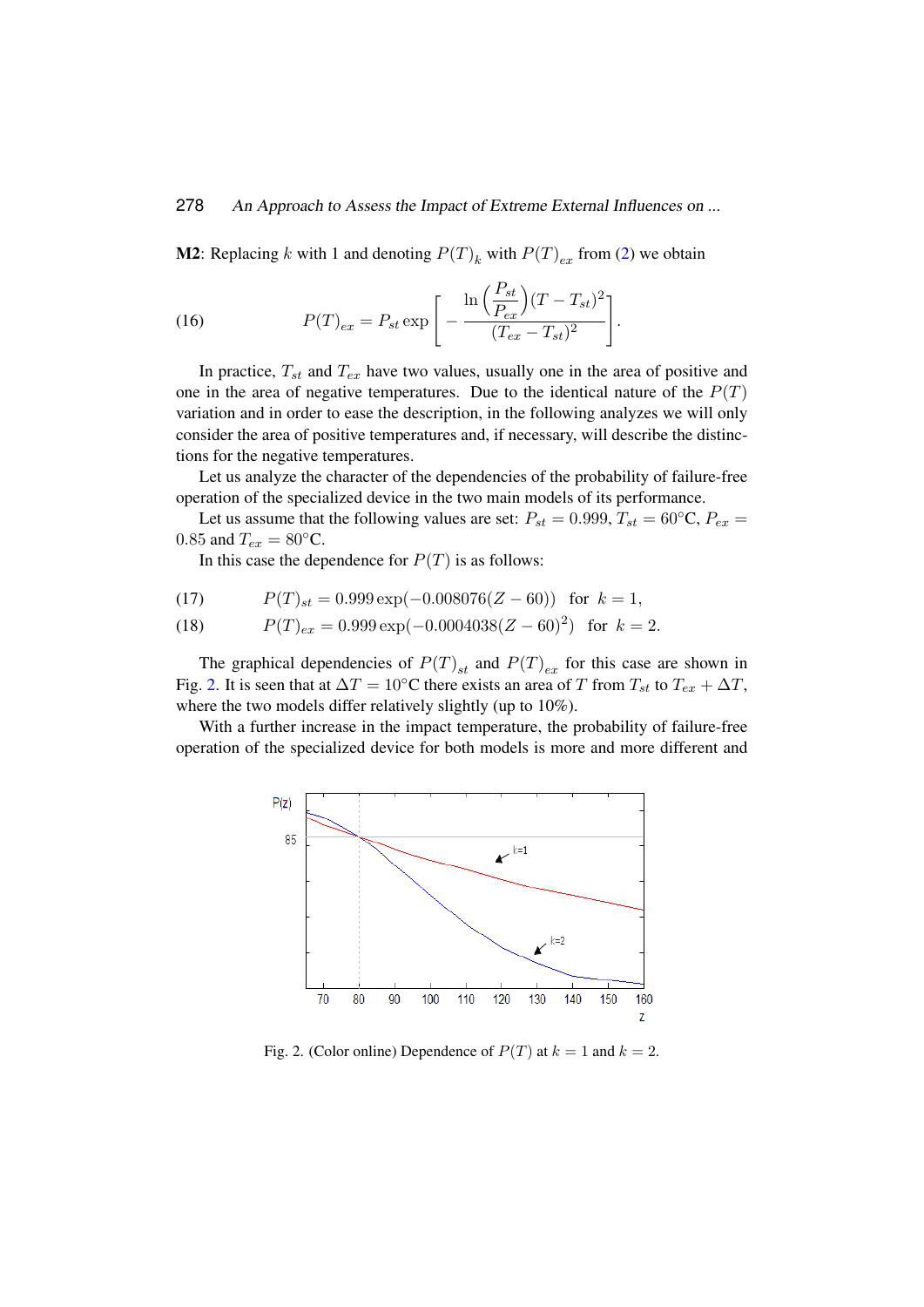decreases significantly more slowly in the exponential model (M1) than in the Gauss model (M2). Therefore, for values of  $T > T_{ex} + \Delta T$ , it is not possible to work by averaging data from both models, but it is necessary to select one of them.

The choice of a particular model could be done by additional tests for other  $T$  values greater than  $T_{ex} + \Delta T$ . As a result of these tests, their corresponding probability of failure-free operation could be determined [\[5,](#page-11-9) [6\]](#page-11-8).

The choice of model could also be done by expert analysis of the probable influence of temperature on the probability of failure-free operation of the particular type of device. This, however, requires a good knowledge of both the mechanical and hardware composition of the device and the mechanisms of temperature influence on its individual components.

It is known that most specialized devices incorporate electronic and optical components. In these cases the following more significant effects are observed [\[1,](#page-10-0)[3,](#page-11-7)[8,](#page-11-3)[11\]](#page-11-6):

- Increasing the temperature results in the real value of the load coefficient being higher than the calculated value, i.e. the electrical mode of operation is changed. Particularly sensitive to high temperatures are active semiconductor elements and microprocessors. In the presence of cooling, especially active, this effect is compensated in a larger range of temperature rise.
- Low temperatures have a detrimental effect on the plastic and rubber parts of devices which crack and lose their insulation properties. At presence of heating, this effect is compensated to a certain extent.
- In cyclic (e.g., round-the-clock) temperature variations in large scale, partial moisture condensation occurs that not only reduces insulation properties, but also increases energy losses in waveguides, reduces sensitivity of receiving devices, and frequency stability of heterodynes, reduces the transmitters power and stability, oxidizes contacts and leads to corrosion of metal parts. When moisture is freezing, cracks in the materials increase, antennas and waveguides are icing and the quality of the switching equipment operation is deteriorating. However, if the device has hydro-absorbent materials, this effect is compensated within certain limits.

The evaluation of these and other factors may lead to the conclusion that, in addition to the use of M1 or M2 model, it is possible, for example, for positive temperatures exceeding  $T_{ex}$  the M2 model to be used, and for negative temperatures below  $T_{ex}$  – the model M1, or vice versa.

In order to reduce the number of tests in pre-control of specialized devices, it is expedient to choose a model of variation of  $P(T)$  and to determine a test value  $(T_t)$ in which the probability of their failure-free operation is less of the  $P(T)_{ex}$ .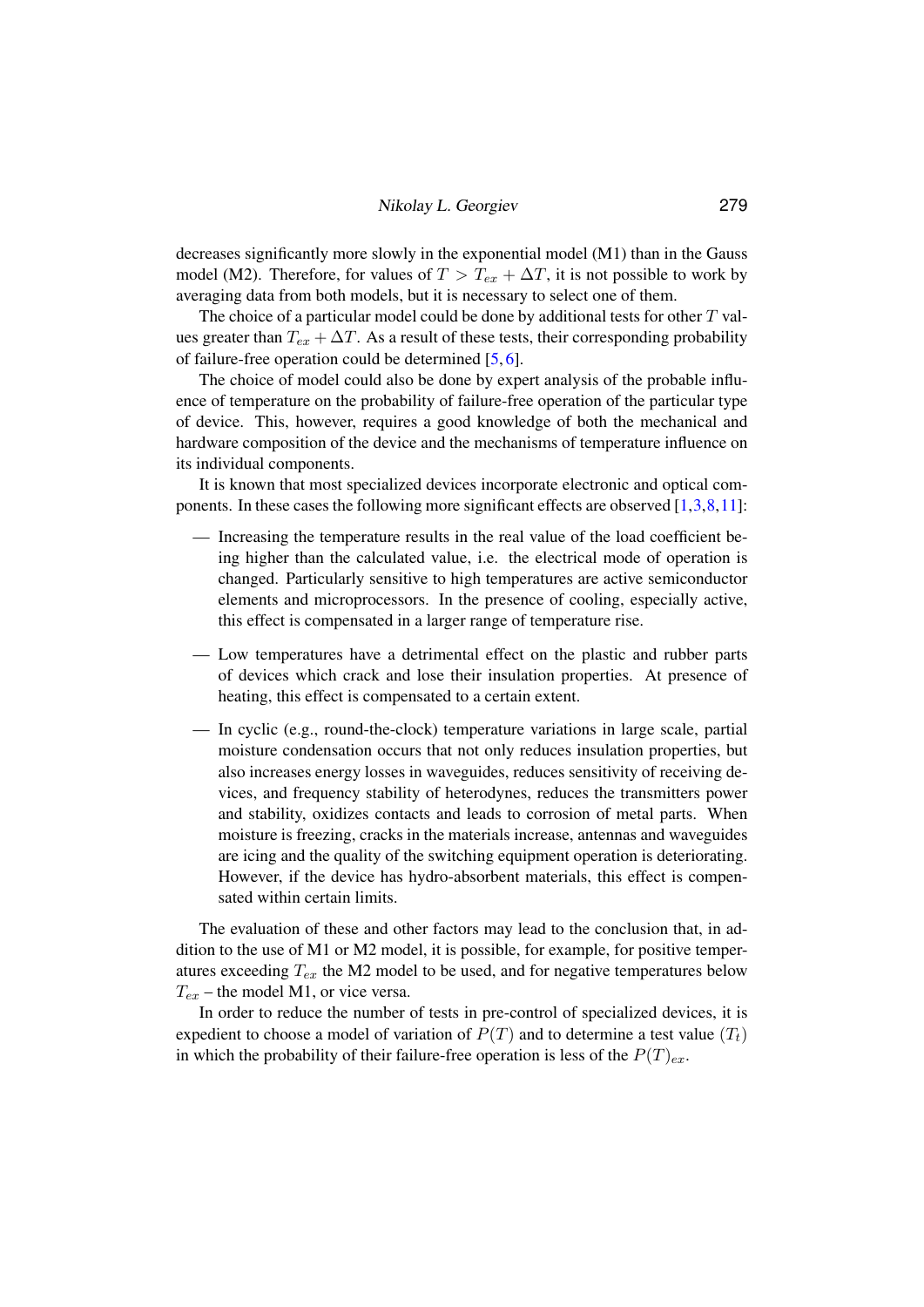Considering again the temperature range from  $T_{ex}$  to  $T_{ex} + \Delta T$  it can be assumed that the real model is between 1 and 2. For the example under consideration, this allows the choice of test temperature of the device  $T_t = 90$ °C, where the probability of faultless operation is assumed to be approximately 0.74. In this case, instead of  $X_{ex}$  number of tests at temperature  $T_{ex} = 80^{\circ}\text{C}$ , it is possible to carry out  $X_t$  number of tests at temperature  $T_t = 90$ °C. If tests are accepted to be credible until 10 failures are recorded, then because of the fact that  $P_{ex} = 0.85$ , the average number of required  $X_{ex}$  tests at temperatures  $T_{ex} = 80^{\circ}\text{C}$  will be approximately 67. However, if tests are carried out at temperature  $T_t = 90$ °C then because of the fact that the probability of failure-safe operation of the device is approximately equal to 0.75, the average number of required tests  $X_t$  till obtaining 10 failures is about 38. It can be seen that the implementation of the models allows for preliminary control of specialized sensors with over 40% less testing.

# 4 ASSESSMENT OF THE IMPACT OF EXTREME EXTERNAL MECHANICAL IN-FLUENCES ON THE FUNCTIONALITY OF SPECIALIZED DEVICES

Mechanical influences destroy or break the construction, fastening parts, plates, solders, connections, adjustments, etc., of the specialized devices.

Most often, mechanical influences are classified as impacts, vibrations, and accel-erations [\[1,](#page-10-0) [2,](#page-10-1) [4,](#page-11-1) [6,](#page-11-8) [11,](#page-11-6) [12\]](#page-11-4).

The impact is a momentary application of external force on the sensor in a very short time interval (milli- or microseconds). The overload that occurs in the impact can be defined as

$$
\tau_{im} = V/2gS\,,
$$

where V is the velocity of the object at the moment of impact  $[m/s]$ ; S is the displacement of the object by the impact, or the total magnitude of the residual deformation [m]; g is the Earth's acceleration (9.81 m/s<sup>2</sup>).

Because  $V$  and  $S$  are vector quantities, with some simplification it can be claimed that the impacts is characterized by two main components – energy and direction.

Vibrations are prolonged alternating movements caused by forces occurring in reciprocating or rotational motion of the sensor.

With simple harmonic linear vibration, overloading can be represented as

(20) 
$$
J_v = \frac{f_v^2 S}{250} ,
$$

where S is the amplitude of movement [mm];  $f<sub>v</sub>$  is the frequency of vibrations [Hz].

The most dangerous are vibrations that resonate at the own frequencies of the devices components (e.g. for radio equipment these are frequencies in the range of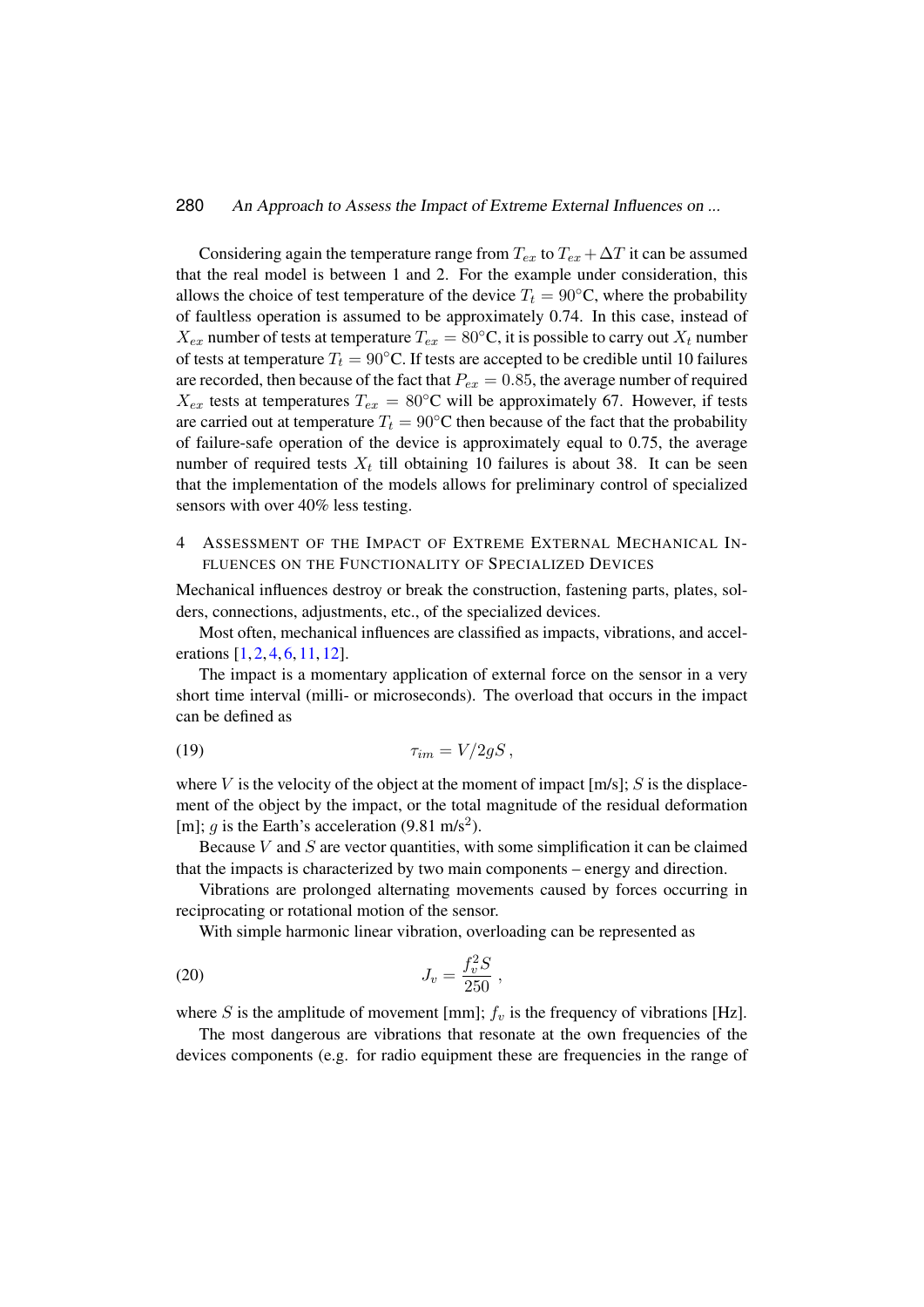15 to 500 Hz [\[5,](#page-11-9) [7,](#page-11-2) [8\]](#page-11-3)). Besides, in most cases, real vibrations are a combination of complex non-linear vibrations.

Because vibrations can be applied to different planes of specialized devices, they can generally be characterized by at least three components – amplitude, frequency and direction of application.

Acceleration is the change in sensor speed, with at least two components – value and direction.

Considering the above, we can assume that a type of mechanical influence is characterized by a number of individual components, each of which has a measurable value  $(Z)$ .

Generally, the individual components of a particular type of mechanical influence affect complexly the probability of failure-free operation of the sensor, and each of them has its own "weight" and correlation with the influence of the other components. The separate influence and correlation between the influences of the individual components of the mechanical influence are objects of statistical research and are relatively well described in the existing literature. In general, it involves experimental determining the probability of failure-free operation of the device at altering the influence of a single component of the given mechanical effect, while the effects of its other components are fixed  $[2, 4, 6, 9, 10]$  $[2, 4, 6, 9, 10]$  $[2, 4, 6, 9, 10]$  $[2, 4, 6, 9, 10]$  $[2, 4, 6, 9, 10]$  $[2, 4, 6, 9, 10]$  $[2, 4, 6, 9, 10]$  $[2, 4, 6, 9, 10]$  $[2, 4, 6, 9, 10]$ .

As noted, at  $k = 1$  from equation [\(1\)](#page-1-0) the dependence of  $P(Z)$  is transformed into exponential law, and at  $k = 2 -$  in Gauss law. These two dependencies can be successfully used to model the effects of temperatures, humidity, radiation, etc. in the vicinity of their limit values. In the case of mechanical influences, however, it is advisable to take additional measures to specify the value of  $k$  for the particular type of special device. For this purpose it is possible to perform an experimental evaluation of the probability of failure-free operation for  $Z = Z_1$ , where  $Z_1$  is in the interval  $(Z_{st}, Z_{ex} + \Delta Z)$ , but is higher than  $Z_{ex}$ . If we denote the value of this probability with  $P_1$ , it follows from equation [\(4\)](#page-2-3) that:

(21) 
$$
P_1 = P(Z_1) = P_{st} \exp \left[ -\ln \left( \frac{P_{st}}{P_{ex}} \right) \frac{(Z_1 - Z_{st})^k}{(Z_{ex} - Z_{st})^k} \right],
$$

i.e.,

(22) 
$$
\exp\left[\ln\left(\frac{P_{st}}{P_{ex}}\right)\frac{(Z_1 - Z_{st})^k}{(Z_{ex} - Z_{st})^k}\right] = \frac{P_{st}}{P_1},
$$

or

(23) 
$$
\ln\left(\frac{P_{st}}{P_{ex}}\right)\frac{(Z_1 - Z_{st})^k}{(Z_{ex} - Z_{st})^k} = \ln(P_{st}/P_1),
$$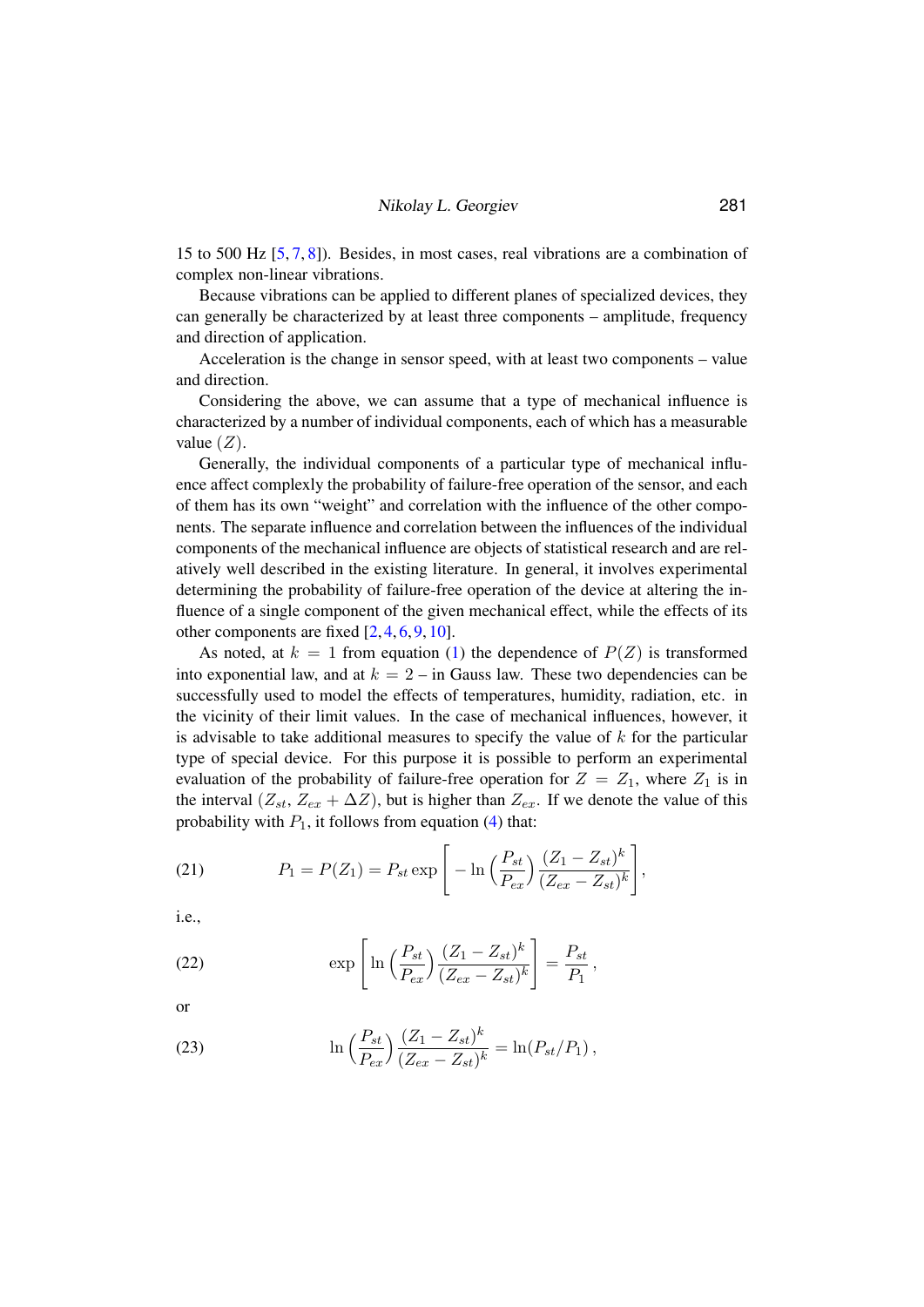whence

<span id="page-9-0"></span>(24) 
$$
\left(\frac{Z_1 - Z_{st}}{Z_{ex} - Z_{st}}\right)^k = \frac{\ln\left(\frac{P_{st}}{P_1}\right)}{\ln\left(\frac{P_{st}}{P_{ex}}\right)}.
$$

By logging the two parts of [\(24\)](#page-9-0) and making transformations, we get the expression to calculate the value of  $k$ , which is of the type

<span id="page-9-1"></span>(25) 
$$
k = \ln \frac{\ln \left(\frac{P_{st}}{P_1}\right)}{\ln \left(\frac{P_{st}}{P_{ex}}\right)} / \ln \left(\frac{Z_1 - Z_{st}}{Z_{ex} - Z_{st}}\right), \text{ or more,}
$$

<span id="page-9-2"></span>(26) 
$$
k = \frac{\ln(\ln P_{st} - \ln P_1) - \ln(\ln P_{st} - \ln P_{ex})}{\ln(Z_1 - Z_{st}) - \ln(Z_{ex} - Z_{st})}.
$$

To demonstrate the above, let us assume that as a characteristic of the probability of failure-free operation of a given specialized device at vibrations of specified frequency are set  $P_{st} = 0.999$  at  $S_{st} = 60$  mm,  $P_{ex} = 0.85$  at  $S_{ex} = 80$  mm, and as a result of additional tests it is found that for  $S_1 = 90$  mm the probability of faultless operation is  $P_1 = 0.75$ .

Using equation [\(25\)](#page-9-1) or [\(26\)](#page-9-2), for k we get a value approximately equal to 1.415.

The type of  $P(Z)$  function at k equal to 1, 2 and 1.415 are shown in Fig. [3.](#page-9-3)

It can be seen that using models with values of  $k = 1$  and  $k = 2$  without further studies and specifying the value of  $k$  would result in significant errors, even in areas close to  $Z = S_{ex}$ .

At the same time, it can be seen from the graph that while for an error of the order of 0.1 for  $k = 1$  and  $k = 2$  it is allowed S to exceed  $S_{ex}$  by no more than 10 mm,



<span id="page-9-3"></span>Fig. 3. (Color online) Function  $P(Z)$  at  $k = 1$ ,  $k = 1.415$  and  $k = 2$ .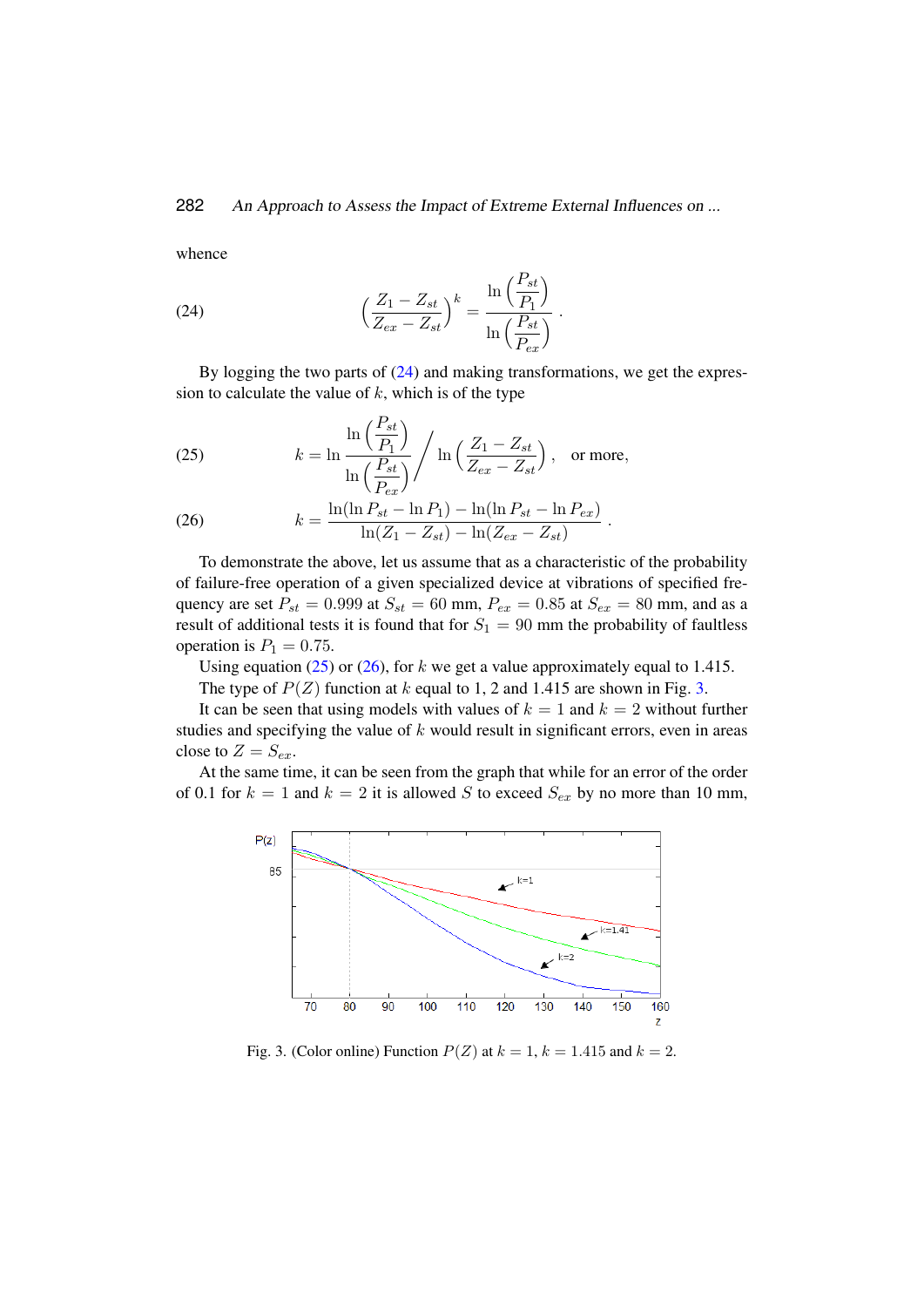at  $k = 1.415$  such error (compared to the other two models) is achieved when S exceeds  $S_{ex}$  by about 20 mm.

At a specified value of  $k$ , it is possible the dependence of the probability of failurefree operation of the sensor from  $S$  at vibration with specified frequency to be simplified and for the examined example  $(k = 1.415)$  to obtain the type

(27) 
$$
P(Z) = 0.999 \exp\left(-\frac{0.1615(Z - 60)^k}{(20)^k}\right), \text{ or}
$$

(28) 
$$
P(Z) = 0.999e^{(-0.00233(Z-60)^{1.415})}.
$$

It can be affirmed that at specified frequency of vibrations equation [\(12\)](#page-3-2) approximates relatively well the dependency of the probability of failure-free operation of the examined sensor from S within the range of 60 mm to 90–100 mm. Therefore, when performing tests, according to the capabilities of the laboratory equipment, it is possible to use random vibration amplitudes within the specified range, and then to calculate the value of  $P(Z)$ . It is also possible to perform tests at the maximum values of  $S$  (90–100 mm), thereby significantly reducing (over 40%) the number of tests to preliminary verify the reliability of the declared probability of the sensor failure-free operation.

#### 5 CONCLUSIONS

An approach is proposed to accelerate the tests intended to assess the impact of extreme external influences on the functionality of specialized devices. The approach is applicable when there is data about the stationary and the limit value of the probability of failure-free operation of the specialized devices, as well as their respective values under a specified external impact parameter. The approach is further developed and demonstrated for the most common extreme external influences - both temperature and mechanical - in which the specialized devices operate. It has been found that the proposed approach could lead to a 40% reduction in the number of tests required, which in turn is associated with significant savings of time and financial resources. Although the limitations introduced refer to a wide range of practical situations, before using the proposed approach it is necessary to assess whether the hypotheses of its applicability are adequate to the particular device and the environment of use.

#### <span id="page-10-0"></span>**REFERENCES**

- [1] A.K. TYAGI, S. BANERJEE (Ed.) (2017) "Materials under Extreme Conditions: Recent Trends and Future Prospects". Elsevier, eBook ISBN: 9780128014424.
- <span id="page-10-1"></span>[2] D.D. REYNOLDS (2016) "Engineering Principles of Mechanical Vibration", 4th ed. Bloomington, Indiana, USA: Trafford On Demand Publishing, ISBN 978-1490714370.